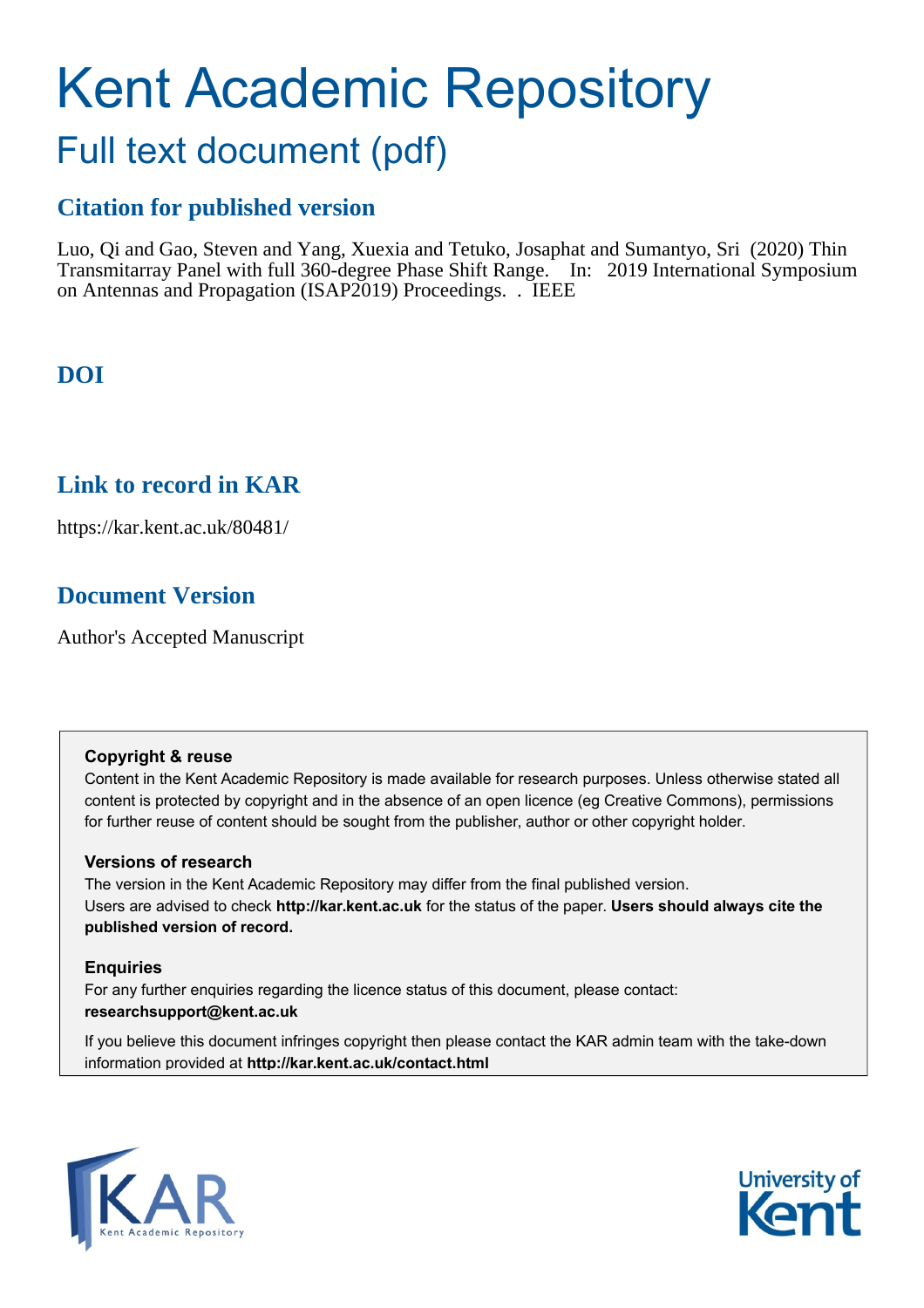## Thin Transmitarray Panel with full 360-degree Phase Shift Range

 $\overline{Q}$ i Luo<sup>1</sup>, Steven Gao<sup>1</sup>, Xuexia Yang<sup>2</sup>, Josaphat Tetuko Sri Sumantyo<sup>3</sup> University of Kent, Canterbury, UK 2 Shanghai University, China 3 Chiba University, Japan

*Abstract-***This paper presents a new design technique to reduce the thickness of the transmitarray (TA) panel while maintaining 360o phase shift range. Two types of unit cells, the receive-transmit unit cell and the frequency selective surface (FSS) unit cell, are placed in the same aperture. Comparing to the existing ultra-thin TA designs of similar panel thickness, the presented TAs do not suffer from the phase quantization loss and achieve better aperture efficiency. This study proves that it is viable to mix different types of TA unit cells to design a TA. The developed TA shows better gain than a homogeneous TA using the same elements and improved the overall efficiency by 60%. To verify the design concept, one TA with central frequency at 13.3 GHz was designed, fabricated and measured. The measured gain is 21.3 dBi and the calculated aperture efficiency of the TA is 37.9%.** 

#### I. INTRODUCTION

Transmitarray (TA) has the advantages of moderate efficiency, lightweight, free from feed blockage, and good surface tolerances [1]. Recent years have seen many research progresses in this field, including the use of frequency selective surfaces (FSS), receive-transmit unit cells, and metamaterials [2-6]. Electronically reconfigurable TA unit cells with low bit phase quantization were reported [7-8]. Hybrid antenna configuration, which combines reflectarray and transmitarray, was proposed to design a low-profile TA [9]. The concept of tightly coupled dipole arrays was applied to the design of ultrawideband band TA [10].

It is challenging to reduce the panel thickness of a TA while maintaining its good radiation performances. Metamaterialbased TAs with thin panels were presented in [11-12], each of which consists of three planar metallic layers printed on two bonded laminates. Regarding the TA designs using either FSS or receive-transmit unit cells, to reduce the profile of the TA panel, most of the reported ultra-thin TAs are realized by sacrificing the phase shift range of the unit cells. For example, a thin TA that uses a mixed-order elliptic filter array was reported in [13]. Although the profile of the TA is reduced to less than  $0.05\lambda_0$ , the achievable phase shift range is only about 163<sup>o</sup>. In [14], to obtain a planar lens with a very low profile, the unit cell only provides 2-bit phase shift.

In this paper, we present our recent research progress in the design of TA with a thin panel and 360° phase shift range. The presented design method places two different types of unit cells in the same aperture, namely FSS unit cells and receivetransmit unit cells. Each type of unit cell provides a different phase shift range, and they are used to complement each other in order to achieve the desired phase shift range. Thus, the developed TAs do not suffer from the phase quantization loss and the resulting TA panel is very thin.

This paper is organized as follows. Section II details the design concept including the configuration of the unit cells and the TA design. Section III presents the simulation and measurement results of the prototype. Section IV concludes the paper.

#### II. TRANSMITARRAY DESIGN

#### *A. Design Concept*

The design concept is to extend the achievable phase shift range through placing the FSS and receive-transmit unit cells in the same aperture. Fig. 1 shows the present design, which mixes the receive-transmit and FSS type unit cells in the same aperture. In this study, the receive-transmit unit cell is chosen to be an insect-fed patch antenna.



Figure 1. The concept of the presented thin TA panel design.

To realize such a hybrid design, the period of the FSS and the patch must be the same, and both the FSS and patch must be designed on the same substrates. In this study, the central frequency of the TA is chosen to be 13.5 GHz.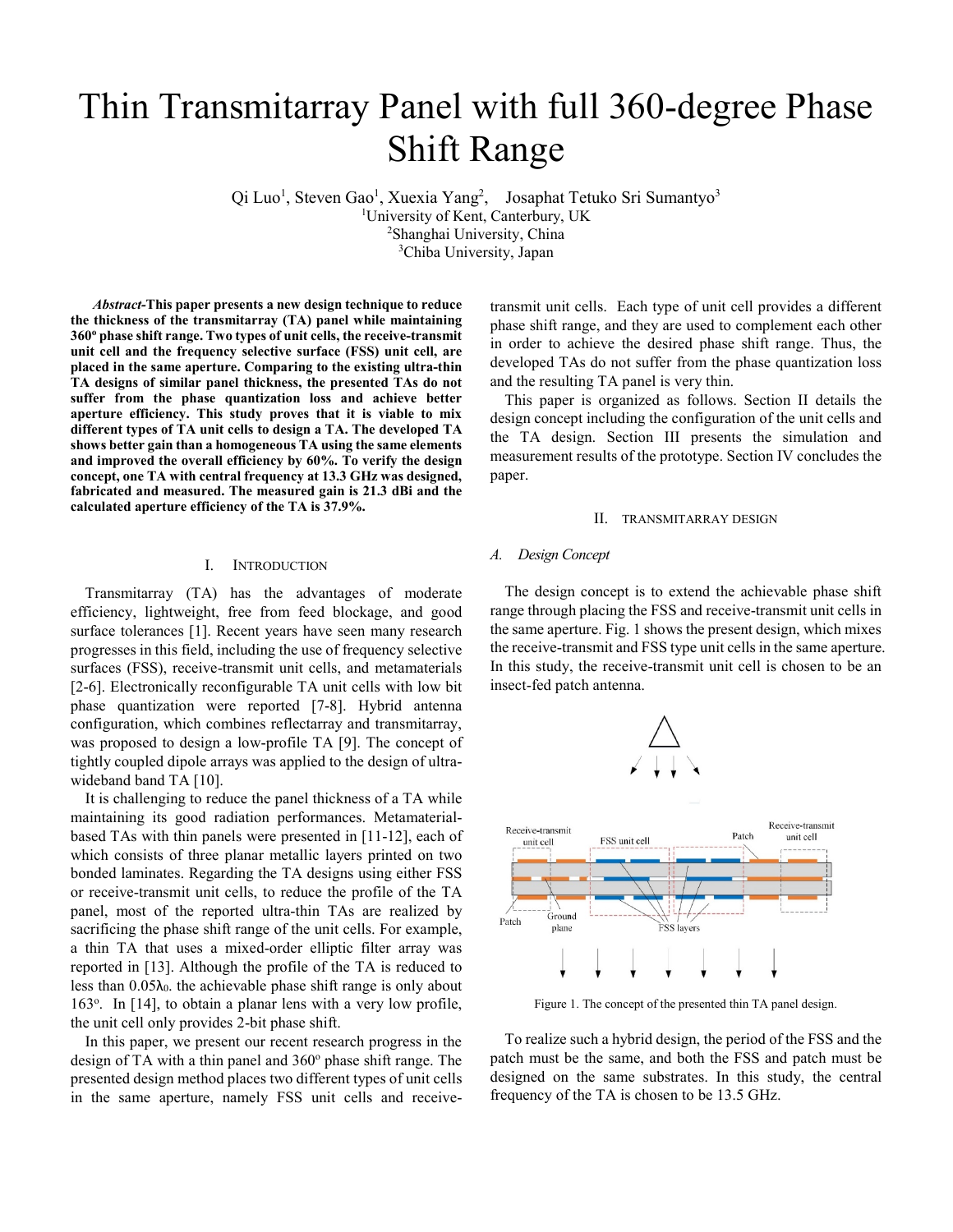#### *B. Unit Cells*

Fig.2 shows the configuration of the Receive-transmit unit cells. Two inset-fed square patches have a back-to-back configuration sharing one ground plane. The two microstrip feed lines are electromagnetically coupled by aperture coupling, where the aperture is etched on the shared ground plane. The phase shift is obtained by simultaneously varying the length of the phase delay lines that are attached to the patches.



Figure 2. Configuration of the transmit-receive unit cell.

Fig.3 shows the configuration of the bandpass FSS unit cell. As shown, Layer 1 and 3 are two capacitive layers and Layer 2 is one inductive layer are used. This type of configuration is used for the purpose of increasing the bandwidth of the FSS. The FSS unit cell can be regarded as a subarray that consists of  $2\times2$  sub-wavelength square patches. This approach can alleviate the unwanted effects of the finite size array and let the FSS unit cell maintain good bandpass filter characteristics even in a small size array. The phase shift is controlled by simultaneously changing the widths of the square patches printed on Layers 1 and 3.



Figure 3. Configuration of the wideband FSS unit cell.

For both types of unit cells, the period is chosen to be 12 mm, which is approximately  $0.5\lambda_0$  at 13.5 GHz. The three layers are printed on two 0.8mm thick RO4003C ( $\epsilon$ r=3.55, tan $\delta$ =0.0027) substrate so the total thickness of the unit cell is  $1.6$ mm (0.07 $\lambda_0$ ).

#### *C. TA Design*

The concept of hybrid TA design is to place different types of unit cells that have different phase shift range in the same aperture. These unit cells complement each other and provide the desired 360o phase shift. During the TA design, it is important to maintain the local periodicity of each type of unit cells in order to alleviate the effect of non-periodic condition. Fig. 4 shows the layouts of the designed transmitarrays using the developed unit cells. It has a square aperture with 100 unit cells  $(10\times10)$ . A linearly polarized corrugated circular horn antenna with gain about 13.5 dBi is used as the feed antenna and the f/D ratio is chosen to be 0.75 (representing a focal distance of 90mm), where f is the focal distance and D is the width of the TA panel.



Figure 4. Configuration of the developed TA.

#### III. SIMULATION AND MEASUREMENT RESULTS

The designed TA was fabricated and measured in the anechoic chamber. It is found that the maximum gain of the TA is not at the designed central frequency, 13.5GHz. Instead, the central frequency of TA slightly shifts to a lower frequency, 13.3GHz. This is caused by the effect of finite array size. Fig.5 shows the simulated S11 of the feed horn with and without the transmitarray panel. As shown, at the operation frequency range of the transmitarray, the incident wave is transmitted. Fig. 6 (a) and (b) compare the simulated and measured radiation pattern of the TA at 13.3 GHz in E-and H-planes. There is good agreement between the simulation and measurement results except for small discrepancies in sidelobe levels. The measured gain is about 21.3 dBi and the calculated aperture efficiency of the TA is 37.9%. EM simulations were performed to find out how the radiation performance of the developed TA is improved compared to the case that TA designs only employing the FSS or the patch antenna as the unit cell. During this study, the patch and the FSS have the same configurations as the ones used in the presented TA design. It was found that when only FSS elements are used, in the central frequency, the TA has a gain of 16.7 dBi, while the gain of patch-only TA is 19.2 dBi.